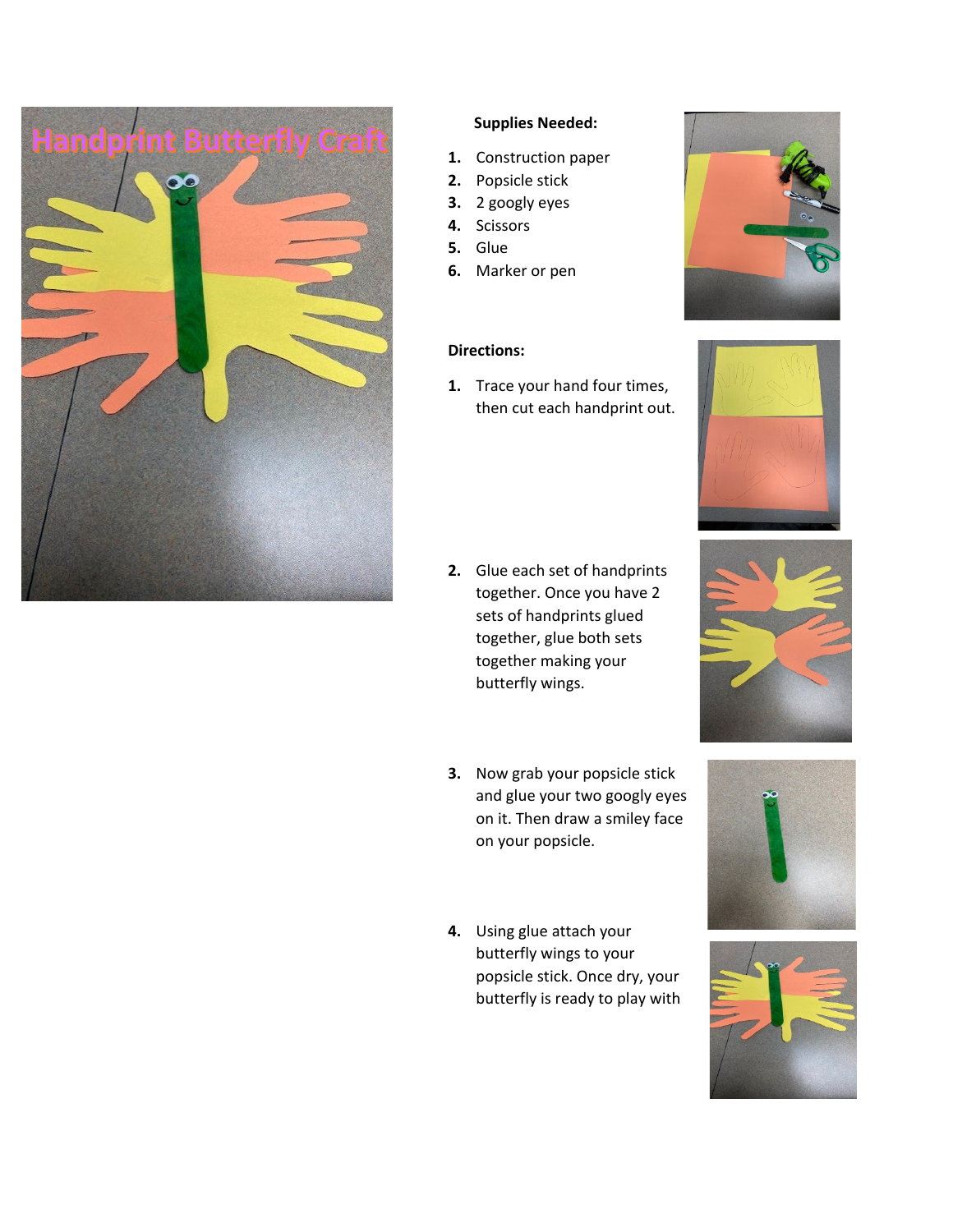# **Finger Paint Butterfly**



#### **Supplies Needed:**

- **1.** Washable Paint (your choice of colors)
- **2.** Paint brush
- **3.** Paper
- **4.** Paper Plate

#### **Directions:**

- **1.** Pour some paint on your paper plate.
- **2.** Place your thumb in your choice of paint color.
- **3.** Then in a straight line place your thumb print on the paper for however big you want your butterfly to be.
- **4.** Then place your left hand in paint or paint your left hand in your choice of paint color to make the butterfly wings.
- **5.** Then place your left painted hand on the paper on the bottom left corner then on the top right corner.



- **6.** Then wash your hands.
- **7.** Place your right hand in paint or paint your right hand in your choice of paint then place your painted hand on top left corner and bottom right corner



**8.** Wait for the paint to dry then draw the face and antenna.